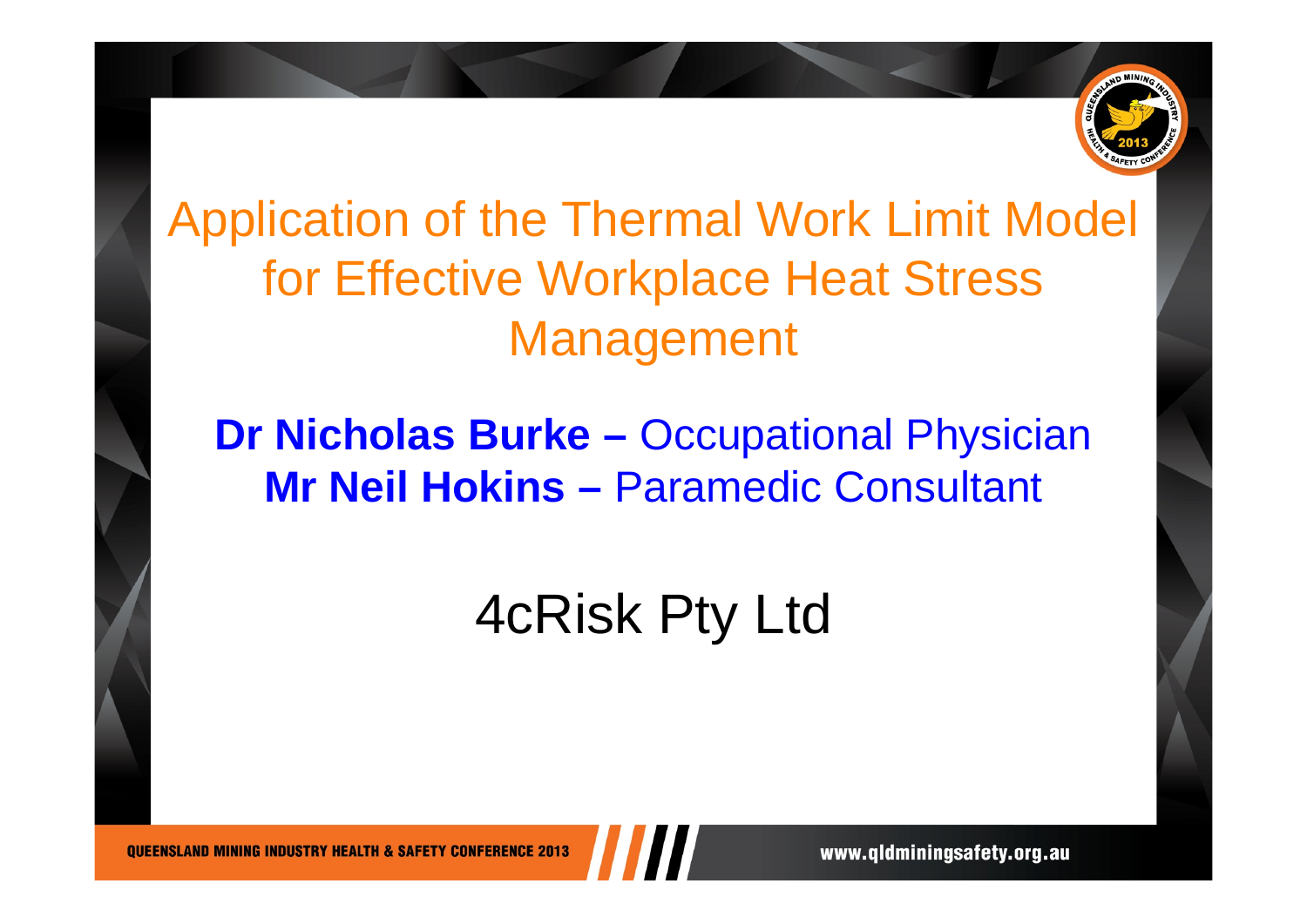

#### **Background to the Development of the Thermal Work Limit**

- Around 1920 the "Short Shift" with the Wet Bulb indicator model was introduced into Broken Hill mines from Germany.
- • This same model was introduced to Mount Isa Mines during World War 2 and was used until the mid 1990's,with workers being limited to 6hr shifts when working in thermally stressful situations.
- •Wet Bulb model resulted in a marked decrease in productivity.
- Exposed workers to higher rates of metabolic burn and did little to decrease the reduction of exposure to Heat Stress events.
- Thermal Work Limit was developed by Dr. Graham Bates and Dr. Derrick Brake in 1997.
- These inputs allowed for the calculation of a metabolic rate of burn off, measured in Watts per metre squared of energy that can be burnt off in that given environment.
- To provide a base reference point, when you sleep you are burning off around 60-70 Watts/m<sup>2</sup> of energy.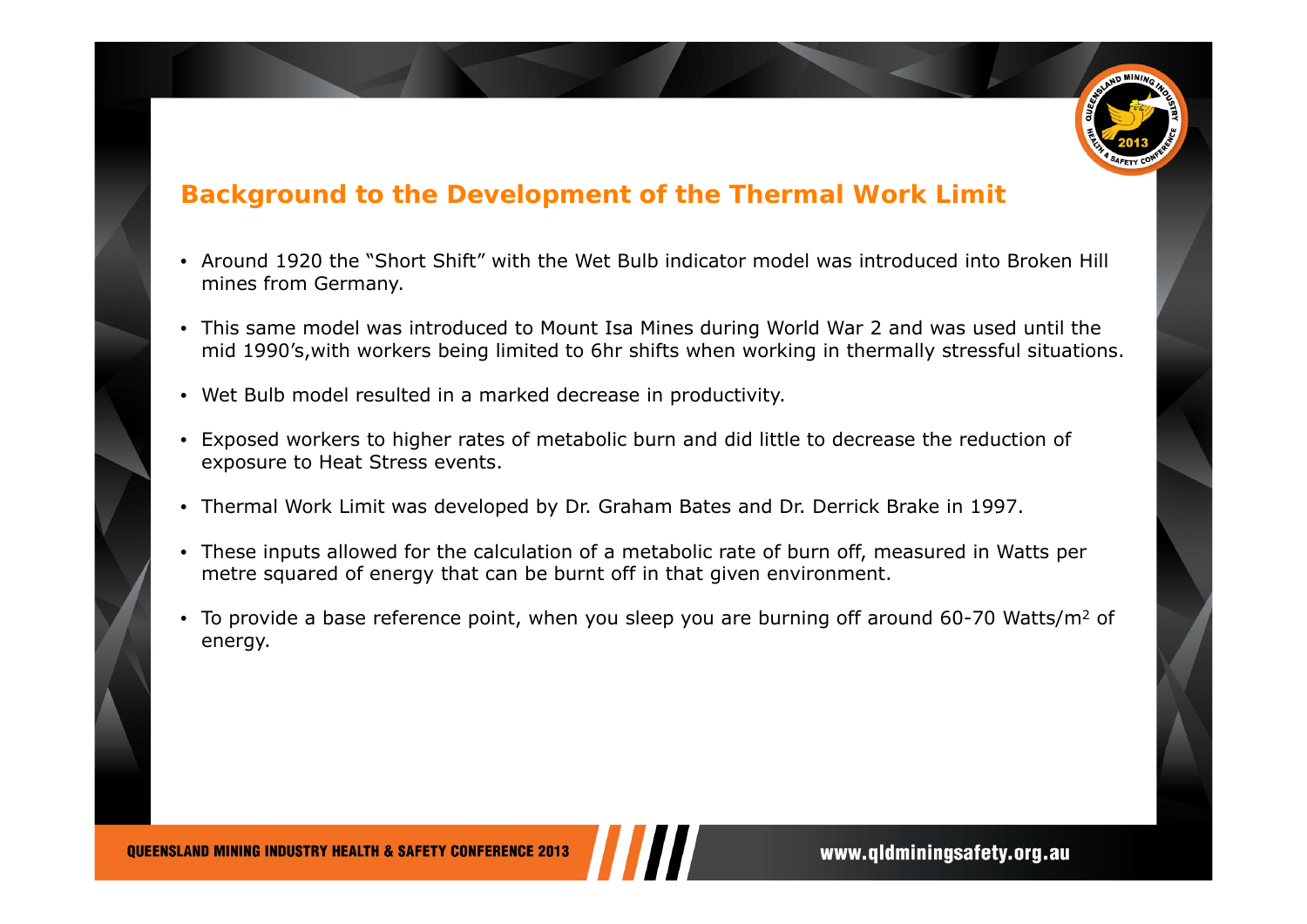

### **So What is Thermal Work Limit (TWL)**

- Thermal Work Limit (TWL) is a heat stress index designed primarily for self-paced workers.
- Represents the sustainable metabolic rate that a well hydrated, acclimatised worker can maintain in a specific thermal environment within safe limits of core body temperature and sweat rate.
- TWL is an integrated measure of the dry bulb temperature, wet bulb temperature, wind speed and radiant heat.
- The TWL predicts the maximum level of work that can be carried out in a given environment, without workers exceeding a safe core body temperature (38.2<sup>o</sup>C or 100.8F) and sweat rate (<1.2kg or 2.6lb per hour).
- The TWL is developed from published studies of human heat transfer and moisture equations through clothing. In excessively hot conditions, the index can determine the safe work duration, thus preventing heat-related illness and providing guidelines for work/rest cycling.
- The TWL guidelines have been implemented throughout the middle east and Australian mines and have produced a substantial decrease in the number of heat related illness cases.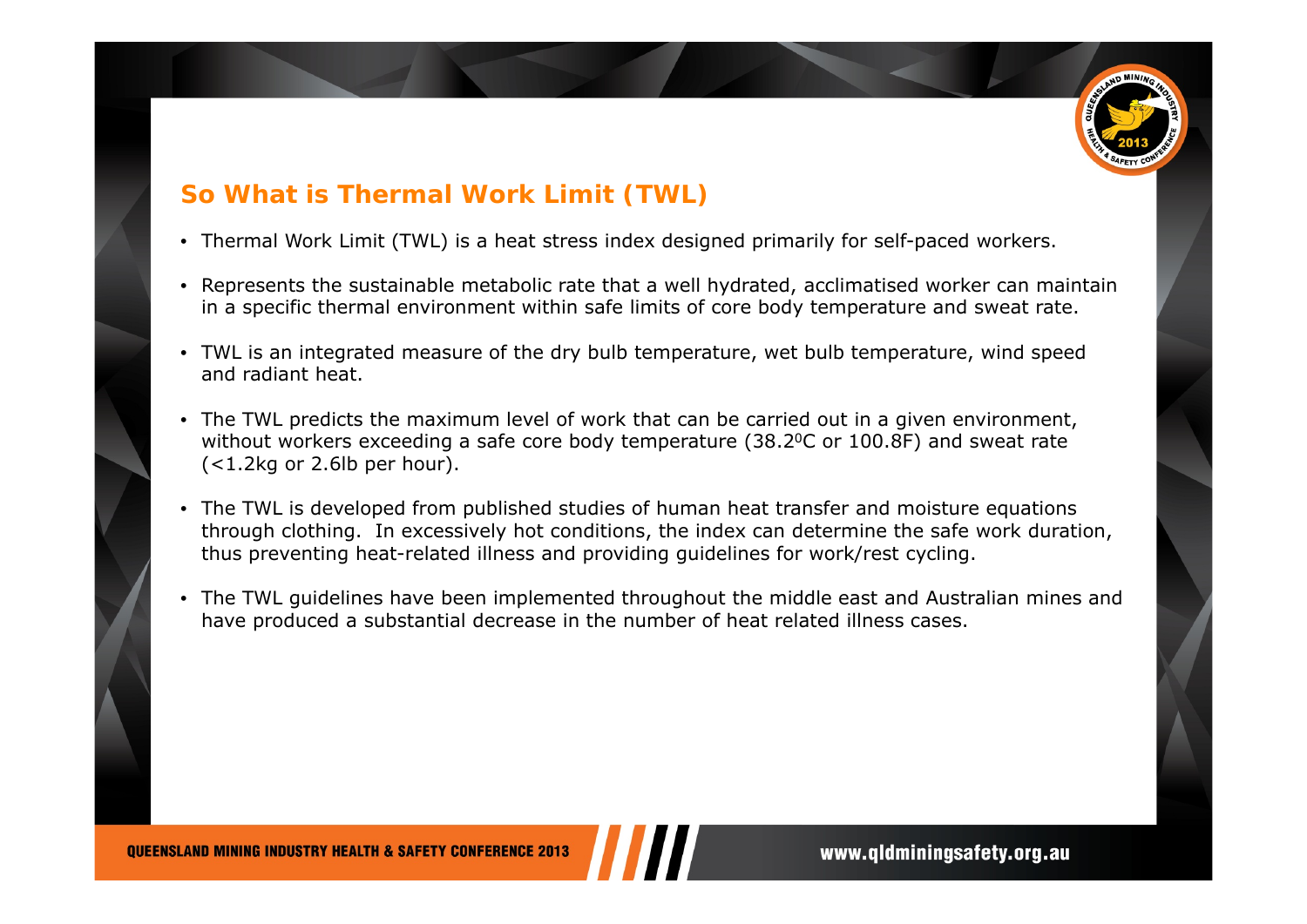#### **TWL Zones**

Unrestricted Work Zone

TWL Zone ≥ 220 Watts/m2

*No restriction on work/rest cycles or requirement for acclimatisation*

Acclimatisation Zone TWL Zone 140 – 219 Watts/m2

*Unacclimatised workers not to work alone*

Buffer Zone **TWL Zone 116 – 139 Watts/m2** 

*Introduction of controls to increase TWL >ventilation, cooling ambient air temperature, providing shade and work/rest cycles*

Withdrawal Zone

TWL Zone  $\leq$  115 Watts/m2

*Only Emergency Work 20 minutes work/40 minutes rest cycle*

**QUEENSLAND MINING INDUSTRY HEALTH & SAFETY CONFERENCE 2013**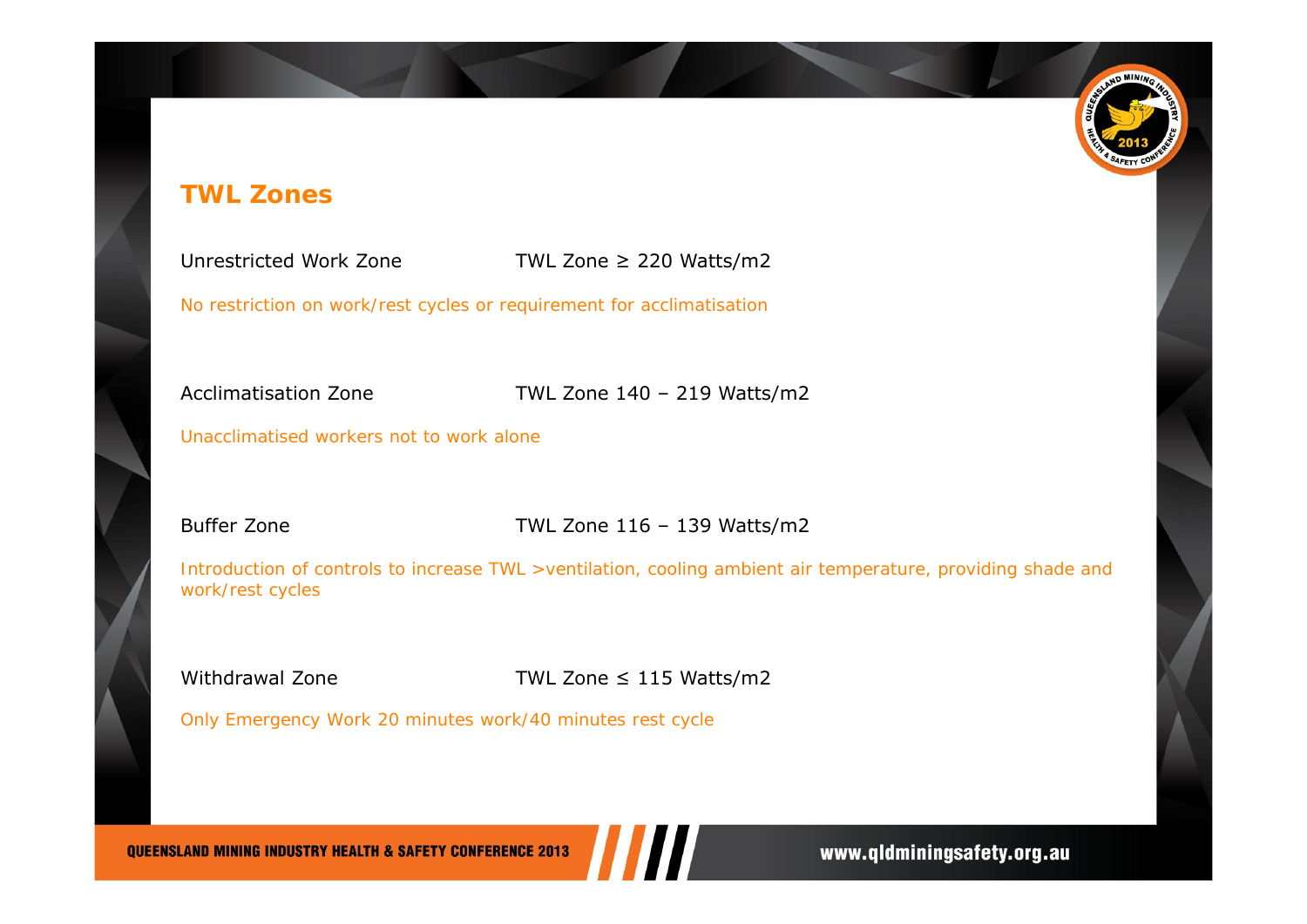

#### **How to Apply the Thermal Work Limit model as a part of a Heat Stress Management Plan**

Involves a process of:

- Awareness Training
- Physiological Testing
- Environmental Monitoring
- Environmental Engineering changes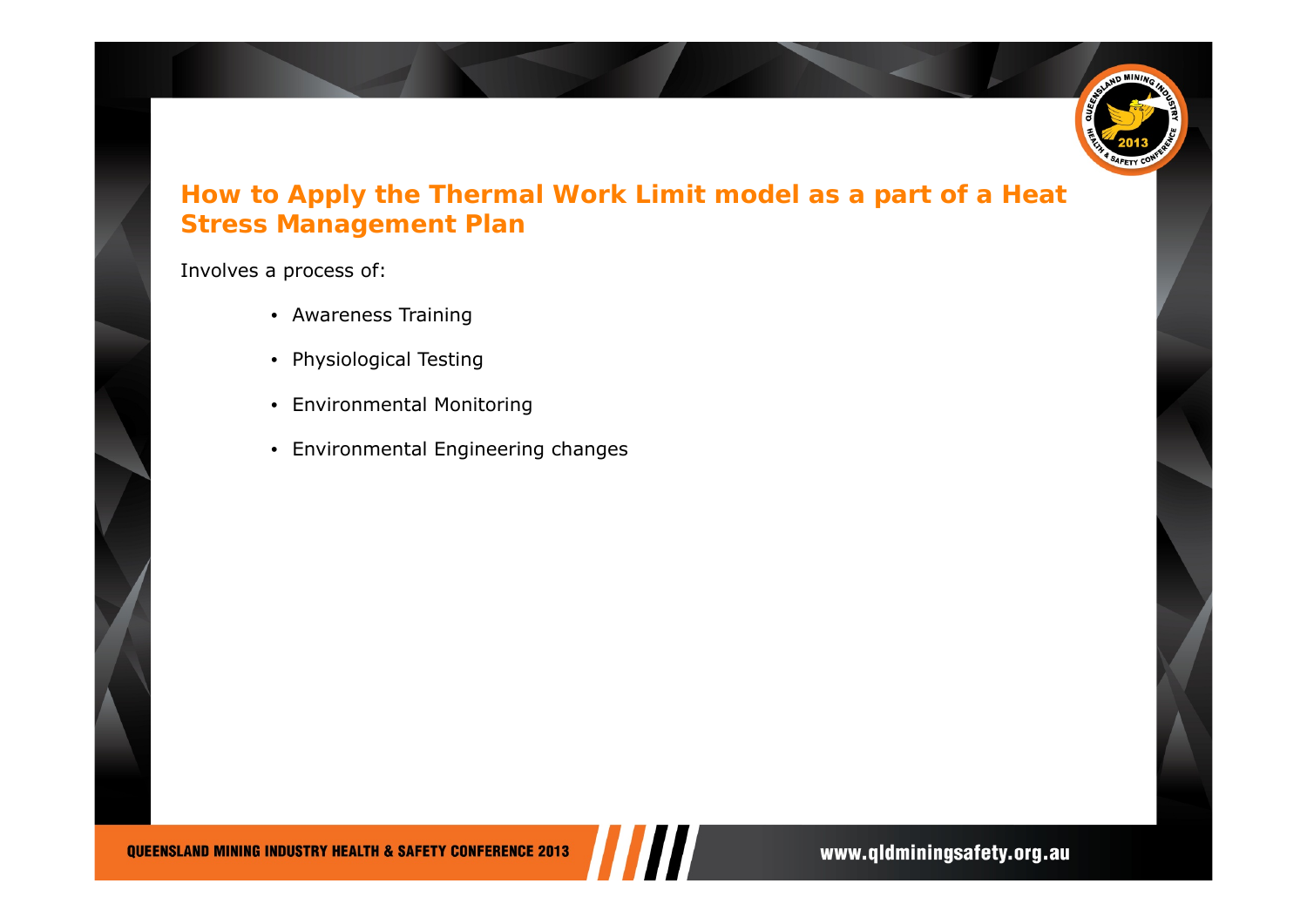

#### **Education**

Involves all personnel working on site participating in education sessions covering:

- • Signs and symptoms of heat related illnesses that have an immediate effect on the body *eg. Heat rash, Heat Exhaustion, Heat Stroke*
- Long term effects on health associated with working in hot environments. *eg. Impact on Kidney function*
- Awareness in regards to types of medications that may increase exposure to risk of heat related health events.*eg. impacts on metabolism, heart rate and heat tolerance*
- The importance of presenting to work correctly hydrated, and maintaining hydration during the shift.
- The importance of healthy diet and the impact on hydration of various foods and drinks
- The usage of electrolyte replacement products and volumes of water required during the day *Too much vs not enough*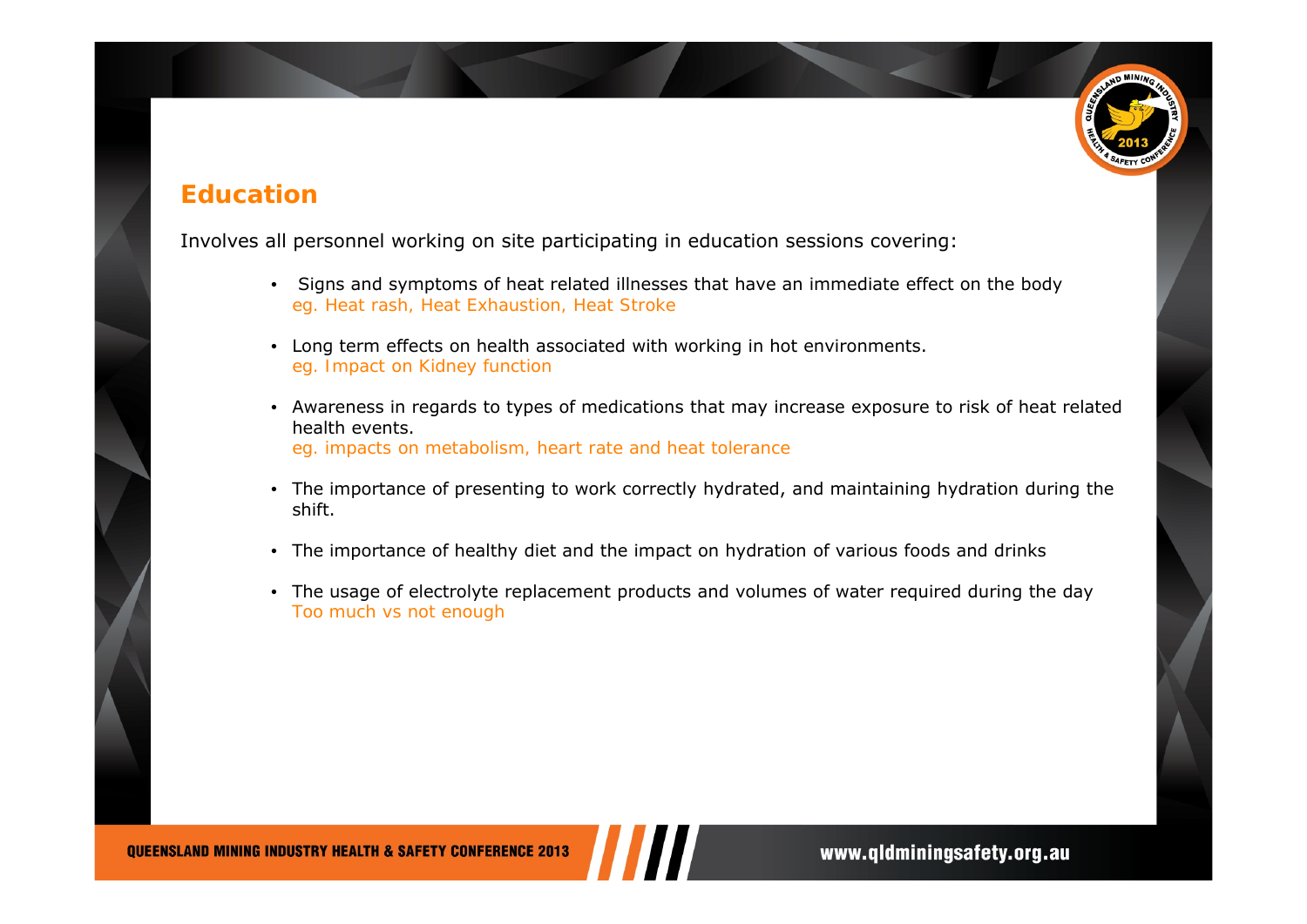

### **Physiological Testing**

Effects on the body of working in hot environments can be measured in a number of physiological ways:

- Urine Specific Gravity testing pre and post shift
- Weight monitoring pre and post shift
- Heart rate monitoring

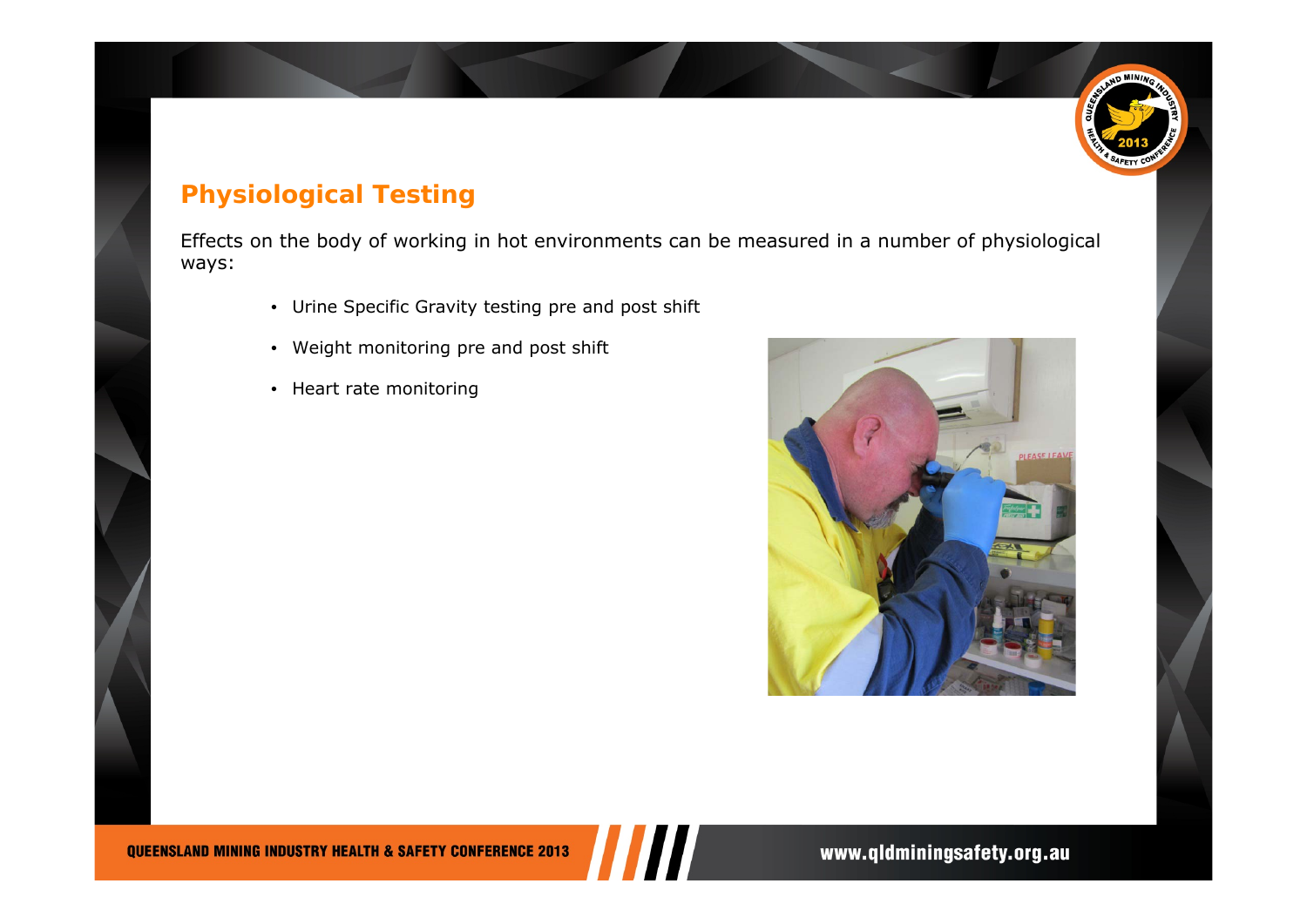

#### **Using Urine Specific Gravity testing**

Hydration status is assessed by measuring urine specific gravity (SG).

• SG is measured through the use of a refractometer (*generally done by an onsite medic*). SG measurements are similar to urine colour – the higher the SG the darker the colour.

Implementation of pre-shift testing which may be random.

- Workers must present to work with a SG reading of ≤1.022 before they can proceed to work.
- Failure of a pre-shift test requires counseling on water and electrolyte replacement and retest in an hour.

Those workers who work through a Buffer or Withdrawal period during shift are tested post-shift and the SG reading must be below 1.030.

• Failure of the post-shift test results in counseling on the amount of water and electrolyte replacement they require and that they must present at pre-shift the next day to ensure that they are adequately hydrated to start work.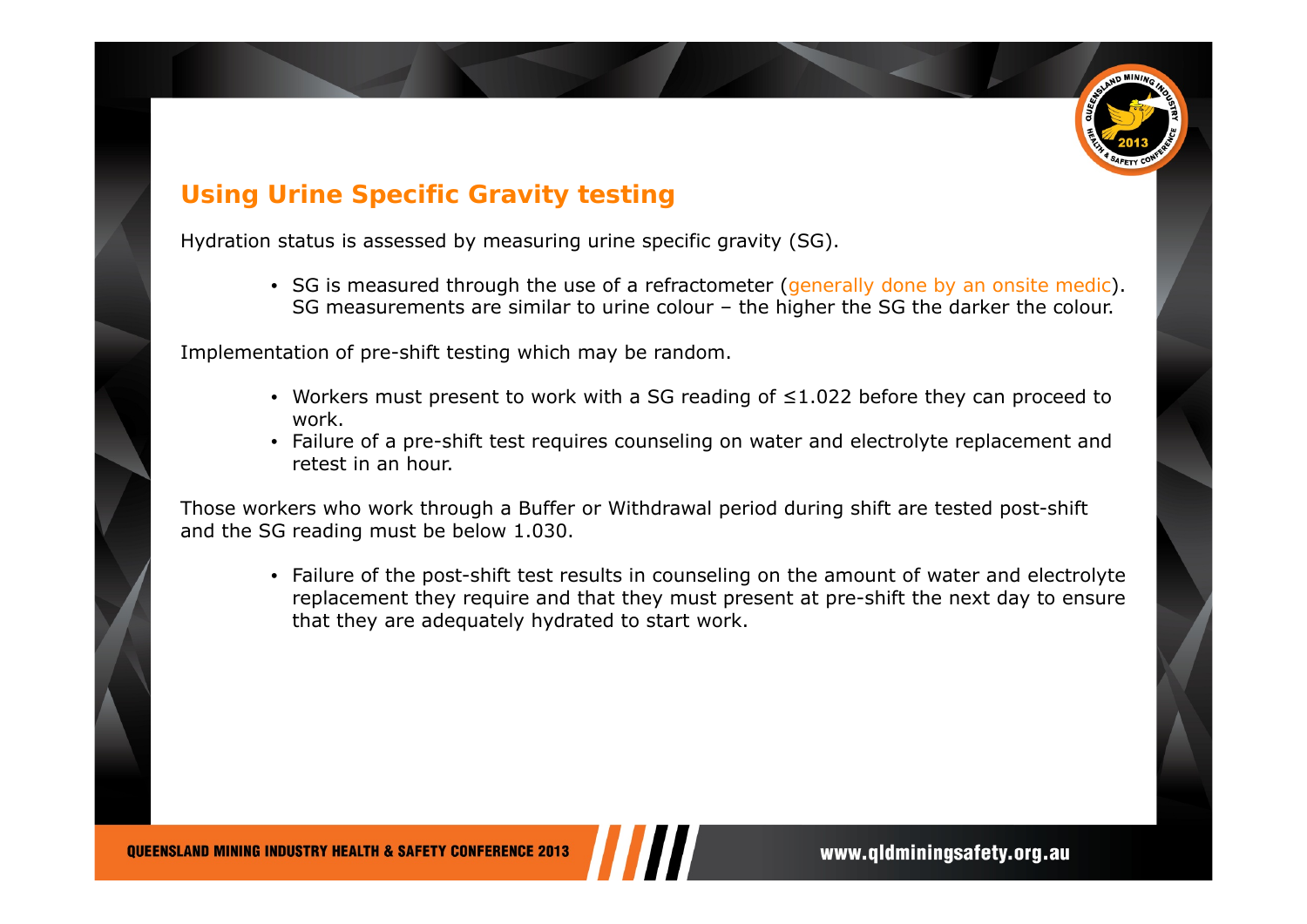

#### **Use of Electrolytes and Water**

It is important to educate workers on the need for correct use of electrolyte replacements during the shift.

Incorrect use of electrolytes can have detrimental effects on the body. The job role, physical demands and climate indicates how much water and electrolytes need to be taken during shift.

As a guide:

• Sedentary Workers – 400ml of plain water per hour, a maximum of 2 litres per day of Electrolyte replacement.

*Sedentary workers can still lose 50-100ml of sweat per hour*

- Mobile Plant Operators 600ml of water per hour, maximum of 2 litres per day of Electrolyte replacement
- Manual Labour Workers 1 litre of water per hour, maximum of 2 litres per day Electrolyte replacement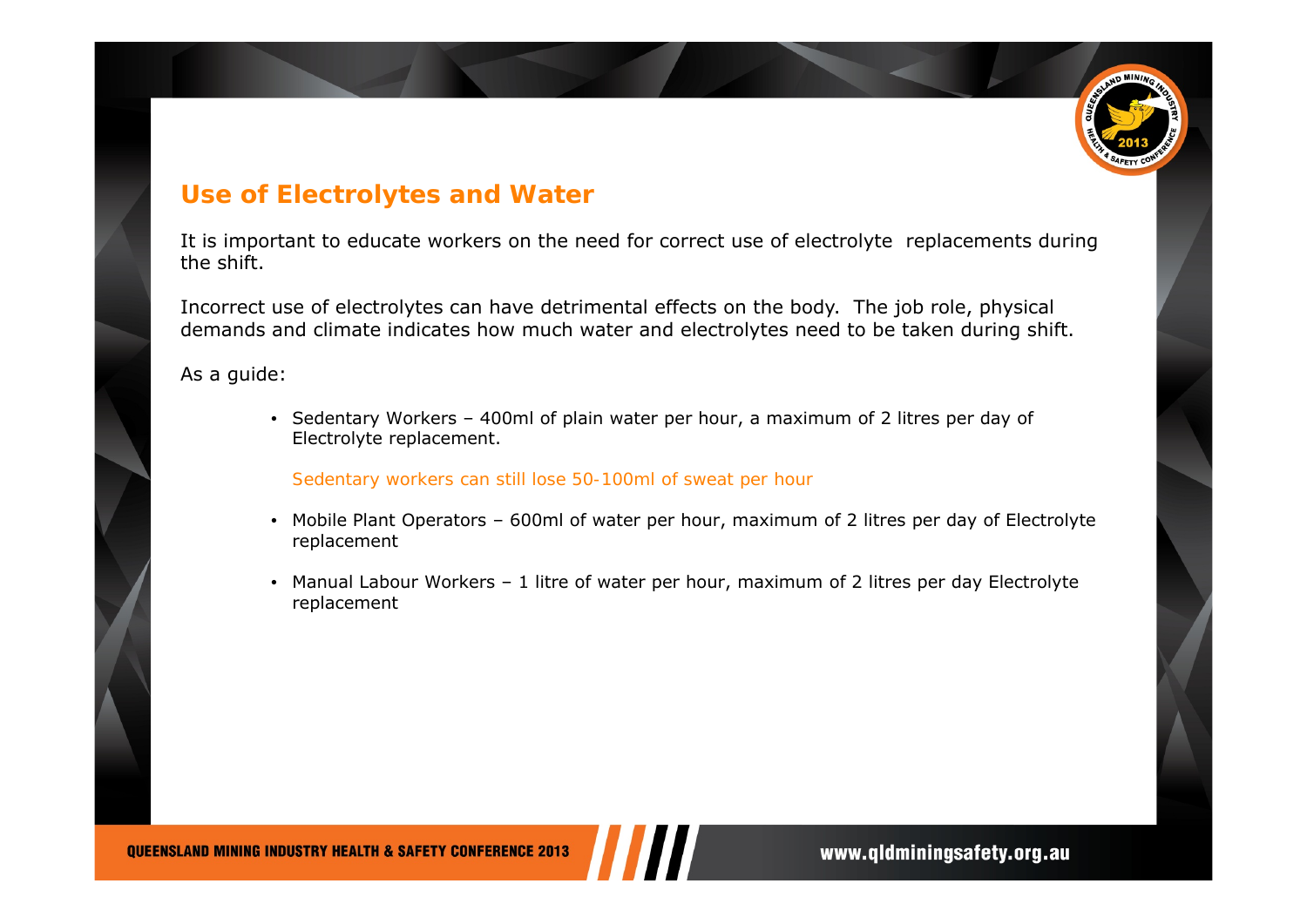

#### **What Happens with incorrect Rehydration**

Too little or no replacement fluids during the shift can lead to Hyponatremia *(the flushing of Sodium and Potassium from the body caused by excess fluid loss during sweating, exacerbated by Diarrhea or vomiting)*

Consuming >1 litre of water per hour with no Electrolyte replacement can lead to severe dilution of soduim and potassium which is a life threatening situation

To much Electrolyte can lead to the development of Hypernatremia (too much Sodium) and Hyperkalemia (too much Potassium).

High potassium levels can effect the electrical cells in the heart, leading to arrhythmias.

Severe cases of Hypernatremia can cause neurological damage due to shrinkage of brain cells. Symptoms can include confusion, coma, paralysis of the lung muscles, with the potential to lead to death.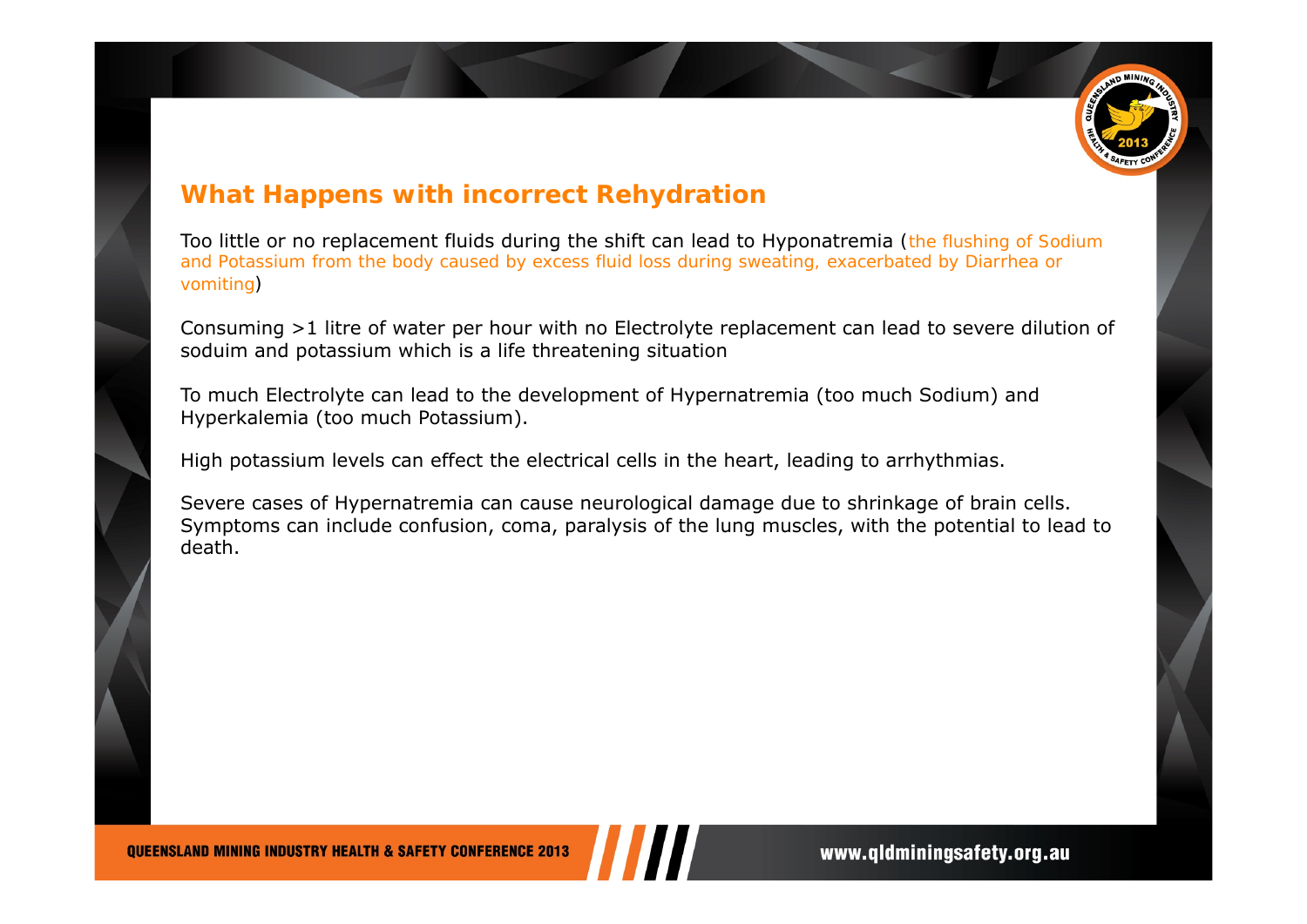

#### **So Where Has the Model Been Applied?**

The application of the Thermal Work Limit, in conjunction with thorough education and testing management plans has now been rolled out across a number of varying locations and operations including:

- Ethiopia Danakil Depression Exploration program
- Queensland Bowen Basin Open Cut Coal Mine
- South Australia Gawler Craton Underground Metalliferous Mine
- Queensland Surat Basin LNG Construction Project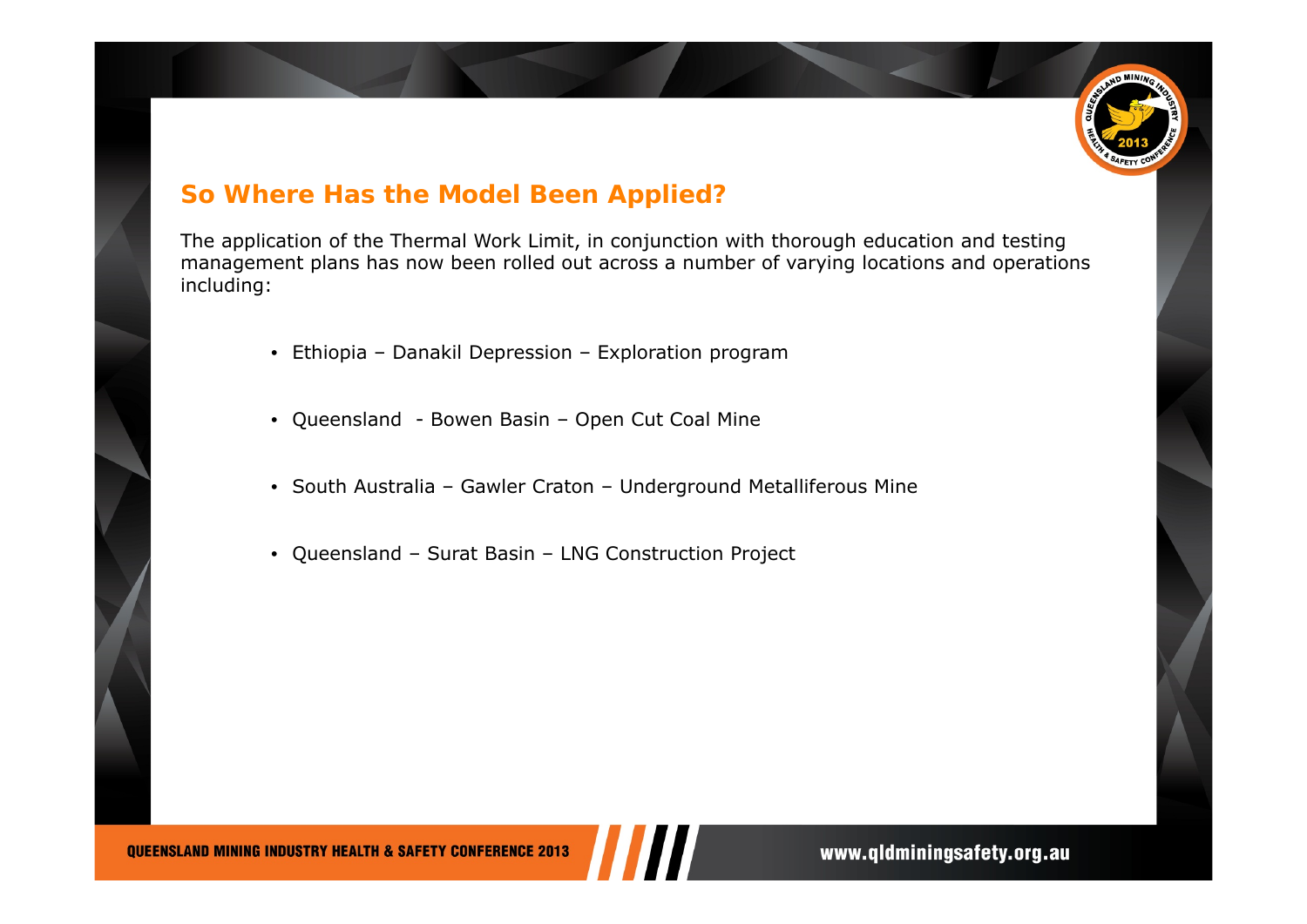#### **The Danakil Depression**

- The most extreme project environment involved an exploration project in the Danakil Depression – Ethiopia.
- • The Danakil Depression is officially recognised as the hottest place on earth with an average temperature of 32<sup>o</sup>C, with peaks of over 60<sup>o</sup>C experienced regularly during the summer months of June to August. Temperatures of 630C at 2m above ground level have been recorded in the area.
- •The highest temperature recorded during our time on site was 78.9<sup>o</sup>C.
- • Our client was undertaking an extensive geophysical and drilling program and company expectations were that nobody would be hurt during the work program.
- • In the past, other companies who had operated in the area had encountered major health problems with a large proportions of the work force succumbing to heat related illnesses, requiring extensive medical treatment including IV fluids and medical evacuations.

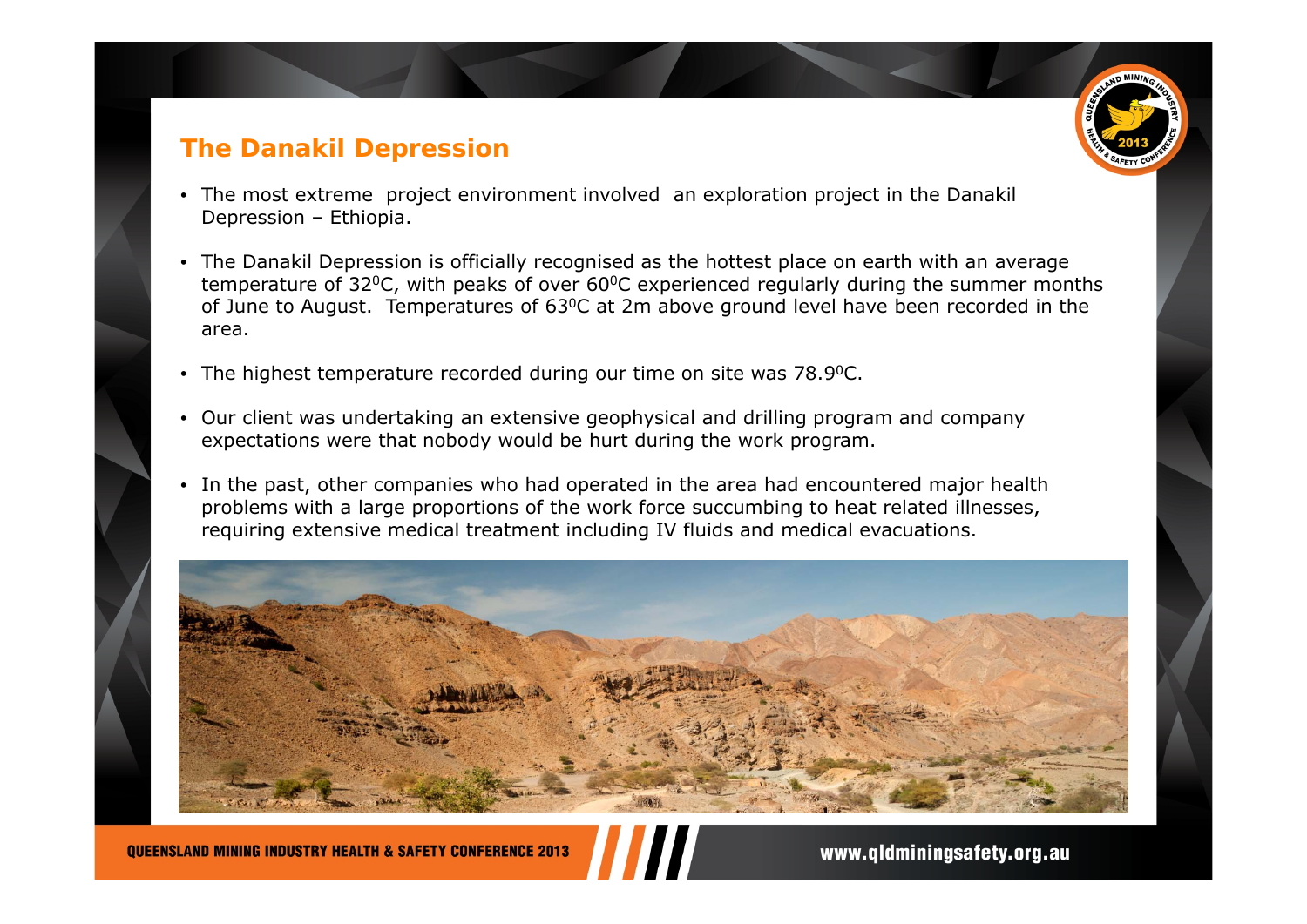#### **The Danakil Depression continued.**

- During our work on site, our program included monitoring of the environmental conditions using the TWL monitor and a number of physiological monitoring programs.
- The TWL monitoring provided real time data as to the conditions, with the lowest (highest risk) reading recorded of 10 Watts/m2. 90% of the time readings were in the Buffer or Withdrawal zone, even at 4am.
- For the drillers to continue operations without a 40/20 work/rest cycle for the Buffer Zone or a 20/40 work/rest cycle for the Withdrawal Zone, controls were developed to provide protection for the workers, included increasing air cooling, decreasing ambient temperatures and reducing thermal load.
- Another challenge was hydrating the local workforce. Locals rarely drank water (only goats milk) due to water shortages in The Danakil. Significant work was put in to ensuring that the water vs electrolyte balance was appropriate and regularly reviewed to ensure adequate hydration.
- Physiological monitoring (core body temperature, heart rate) was normal throughout emphasising the effectiveness of the program.
- The program ensured that issues previously experienced working in the area were minimised with nil reportable heat stress events occurring post rollout. This compared to a nearby exploration site run by another company with no Heat Stress Management Plan in place with >5 reportable Heat Stress events per month, with reports of workers presenting at the medical centre unconscious and fitting.

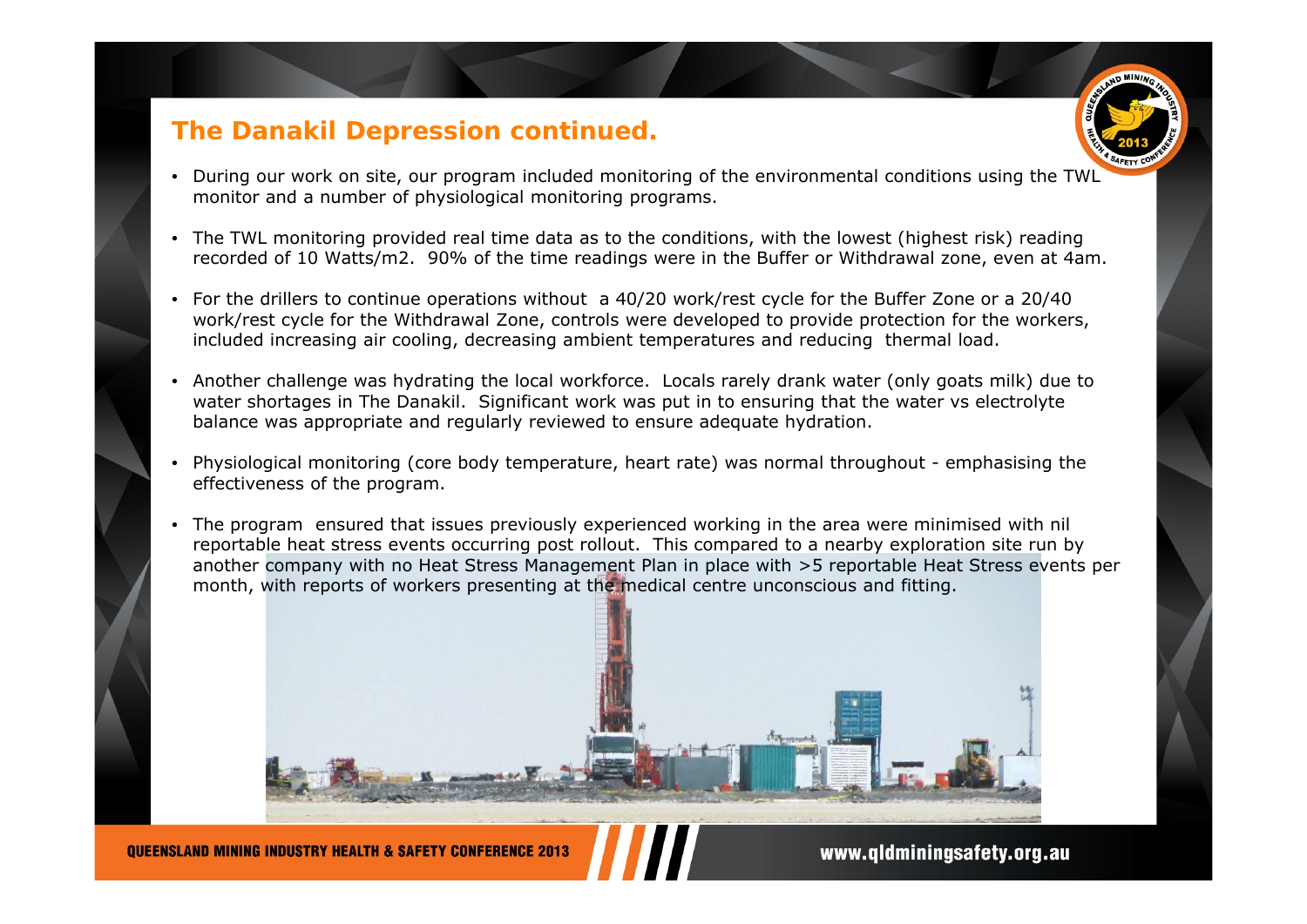

#### **Example TWL Readings in W/m2 from the Danakil**



**QUEENSLAND MINING INDUSTRY HEALTH & SAFETY CONFERENCE 2013**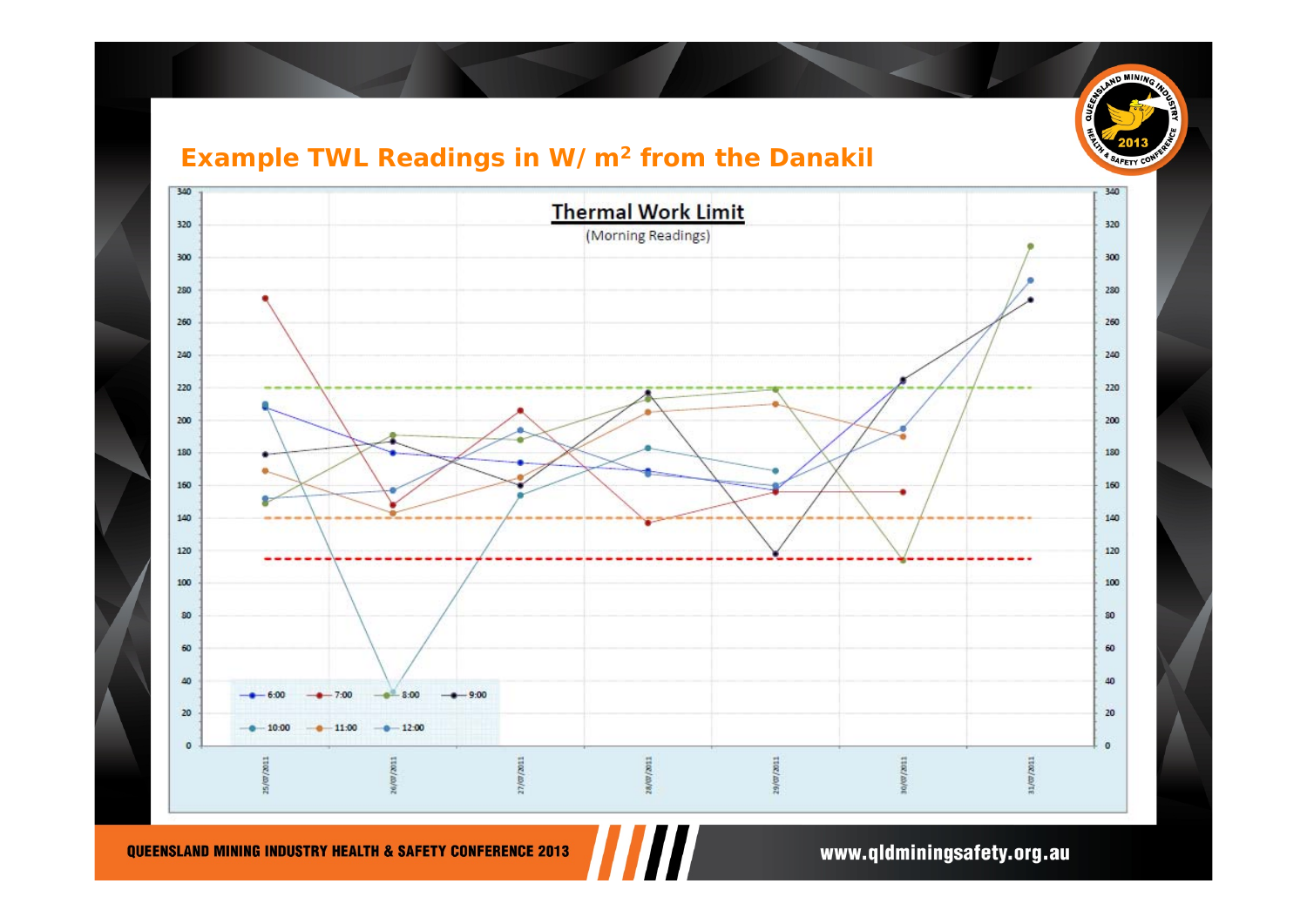#### **Example Aural Temp vs SG Urine**



www.qldminingsafety.org.au

SLAND MINING

AFETY CO

å

**QUEENSLAND MINING INDUSTRY HEALTH & SAFETY CONFERENCE 2013**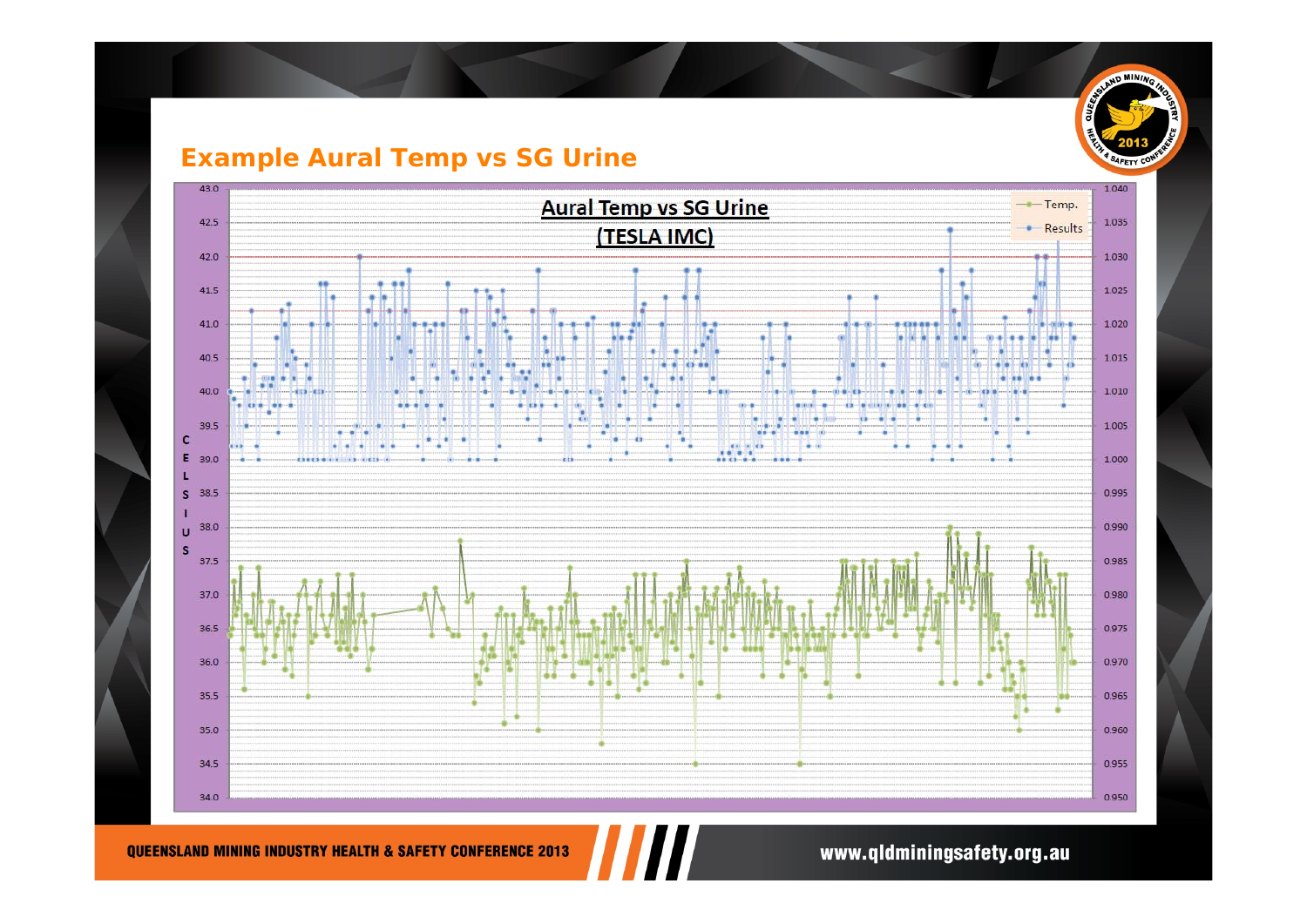## **Example TWL Distribution during a week in the Danakil**



**QUEENSLAND MINING INDUSTRY HEALTH & SAFETY CONFERENCE 2013** 

#### www.qldminingsafety.org.au

SUND MINING IN

**Calle**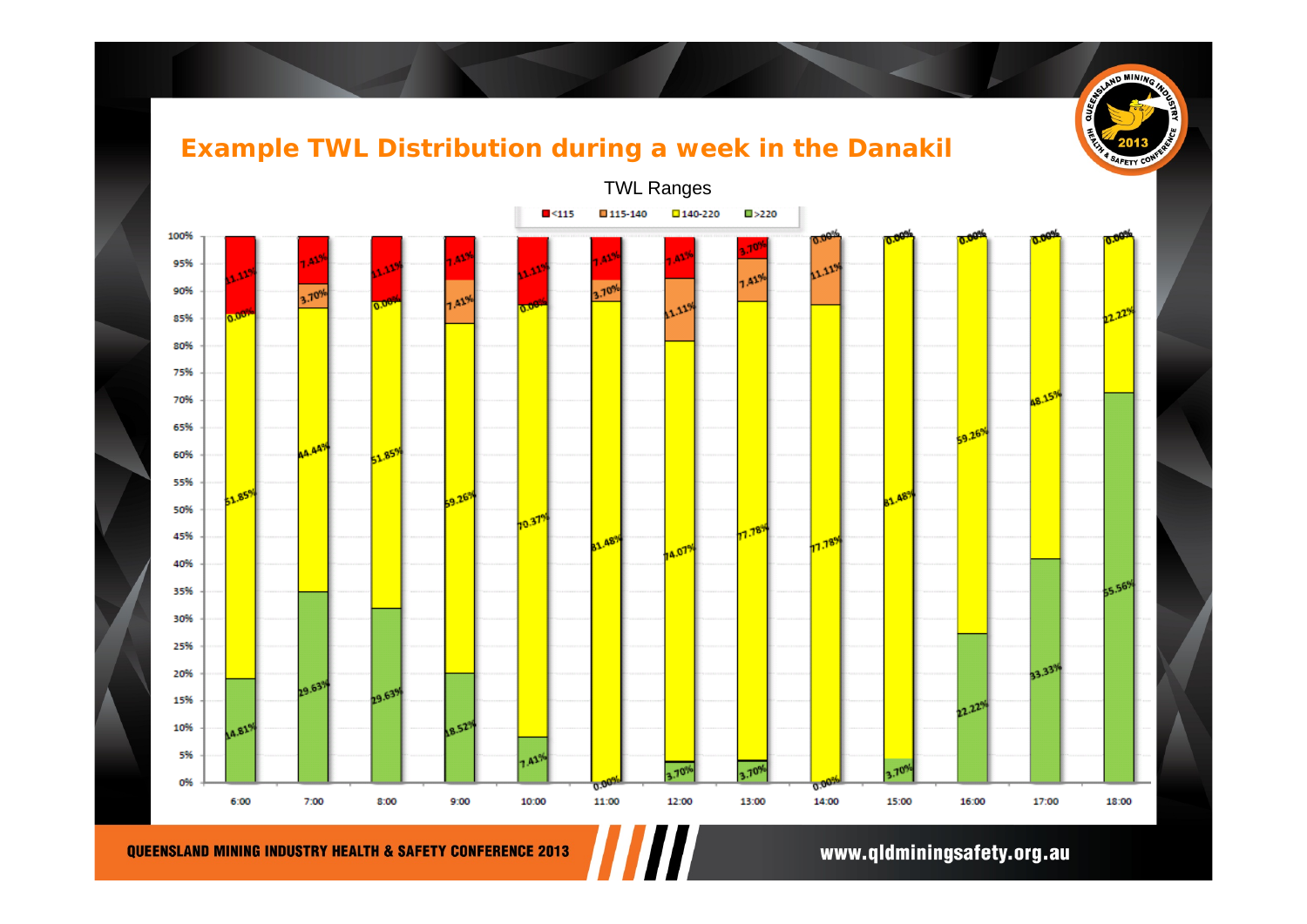

#### **Open Cut Coal Mine Bowen Basin**

- High numbers of minor sprains and strains occurring on site. Heat Stress Management looked at as a part of an injury reduction program, with regards to the impact of hydration on muscle fatigue.
- Initial baseline testing indicated that TWL readings were reasonably consistent in areas of work in the open cut.
- TWL readings taken during work associated with breakdown maintenance on mining equipment was of concern. Readings taken in the engine bay areas were down to TWL of 114 W/m2, indicating the need for 20 min work/ 40 min rest cycles being required for safe work to be maintained.
- Hydration testing was introduced. Initial testing found of those personnel tested prior to commencing shift, 50% of both operational and maintenance personnel failed the pre-shift test. Counseling at pre-shift test in regards to hydration requirements provided improvement in the post-shift test result across both work groups. Testing over subsequent months showed improvement in hydration levels during pre-shift testing.
- Hydration awareness training provided during subsequent visits to assist in general awareness throughout the workforce.
- Engineering controls were put in place to assist with breakdown maintenance situations to allow for improvement in the TWL and remove the requirement for work rest cycles during production critical maintenance work. Controls such as ventilation improvement and radiant heat reduction were recommended to improve the work conditions.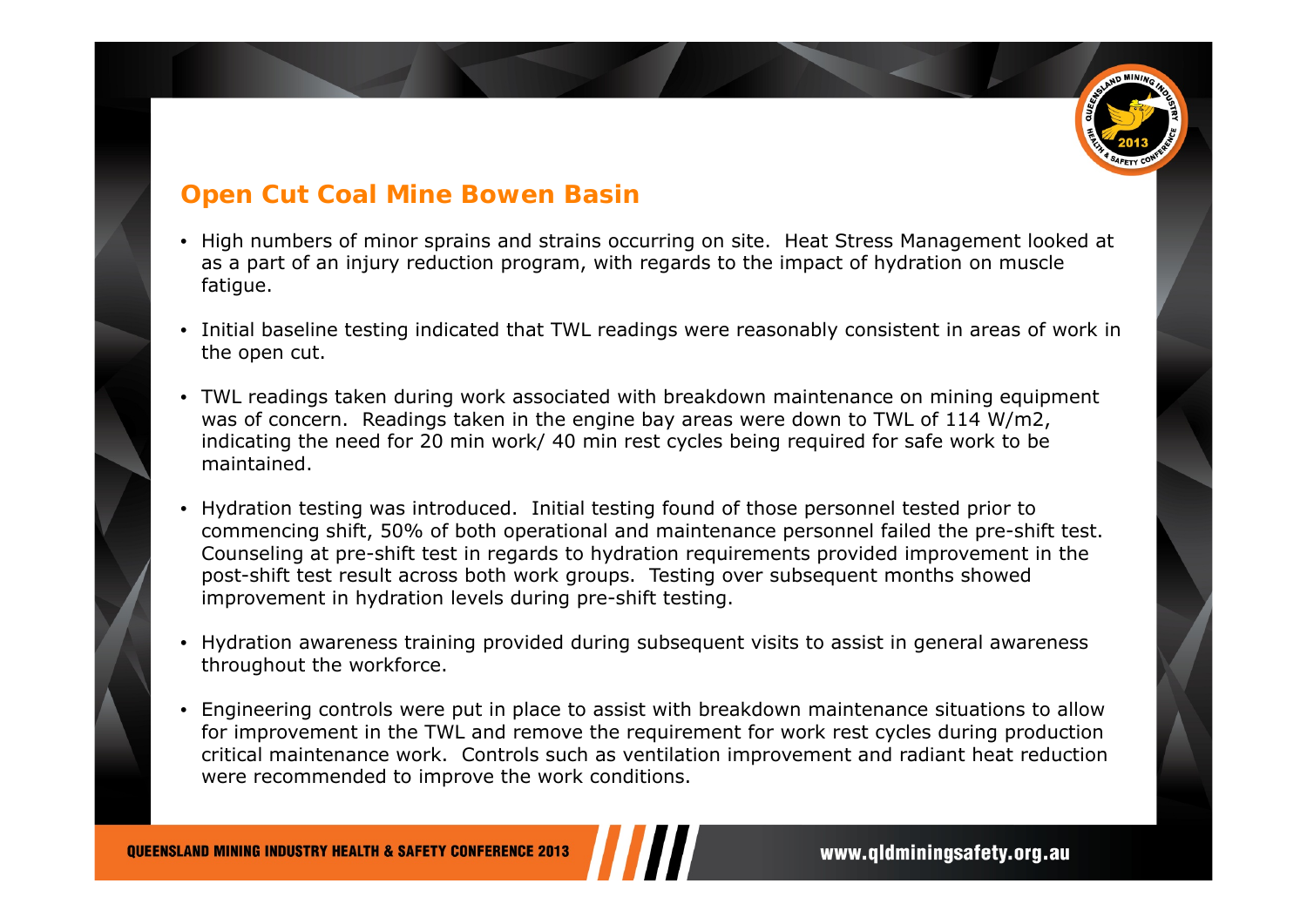

#### **LNG Construction Project Surat Basin**

- Project was reporting in excess of more than 3 workers per week presenting at the onsite medical centre with Heat Illness symptoms.
- Implementation of Heat Stress Management Plan during September/October 2012, including the use of Scarlet TWL Monitors, hydration testing and temporal thermometers in high risk areas, and education programs.
- •Provided additional onsite support during heat wave conditions throughout January 2013.
- TWL testing was carried out on all high risk work sites, including steel fixer's, concreters and infield workers.
- SG testing pre-shift and post-shift because the workers were working into Buffer and Withdrawal zones.
- Engineering controls were implemented to provide improvement in the TWL readings (reduction in ambient air temperature by up to  $12^{\circ}$ C achieved with misting fans).
- Nil reportable Heat related illness during the Heat Wave nor since the rollout of the program.
- At end of shift, particularly during the heat wave conditions, workers reported improved wellness/energy levels post shift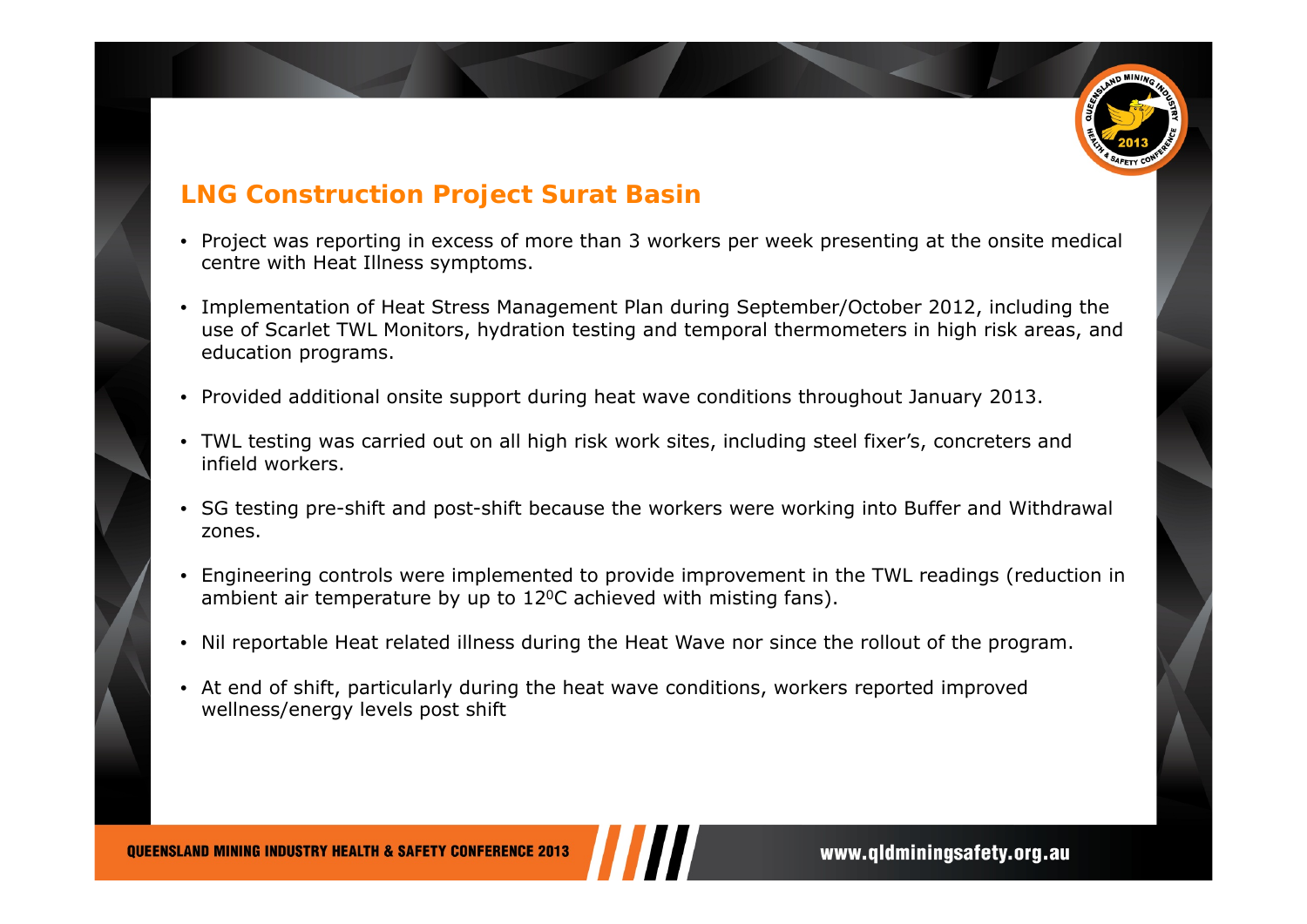

#### **LNG Project TWL Readings on Hottest Day During January 2013 Heatwave**

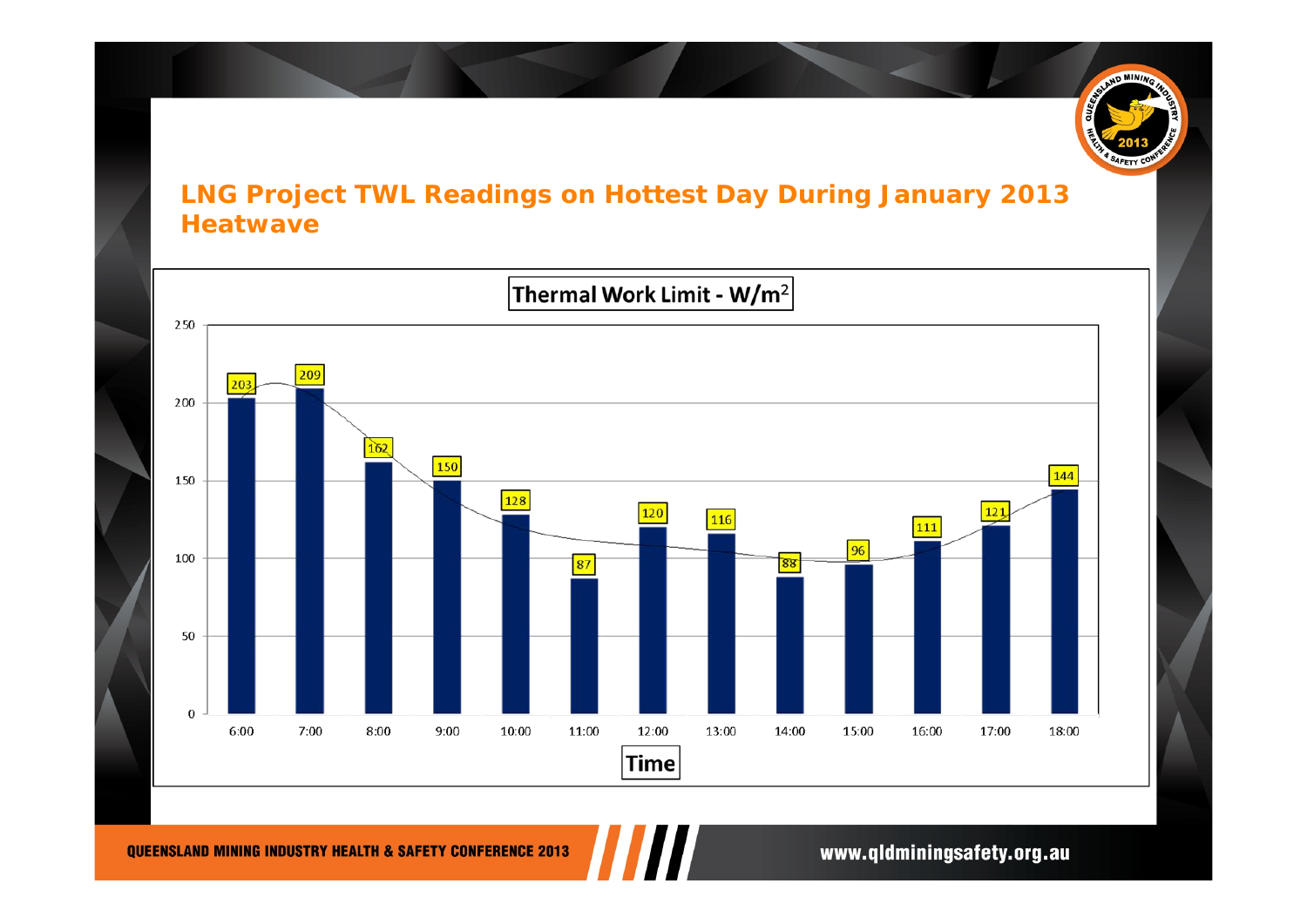

#### **LNG Project Temperature Readings on Hottest Day During January 2013 Heatwave**

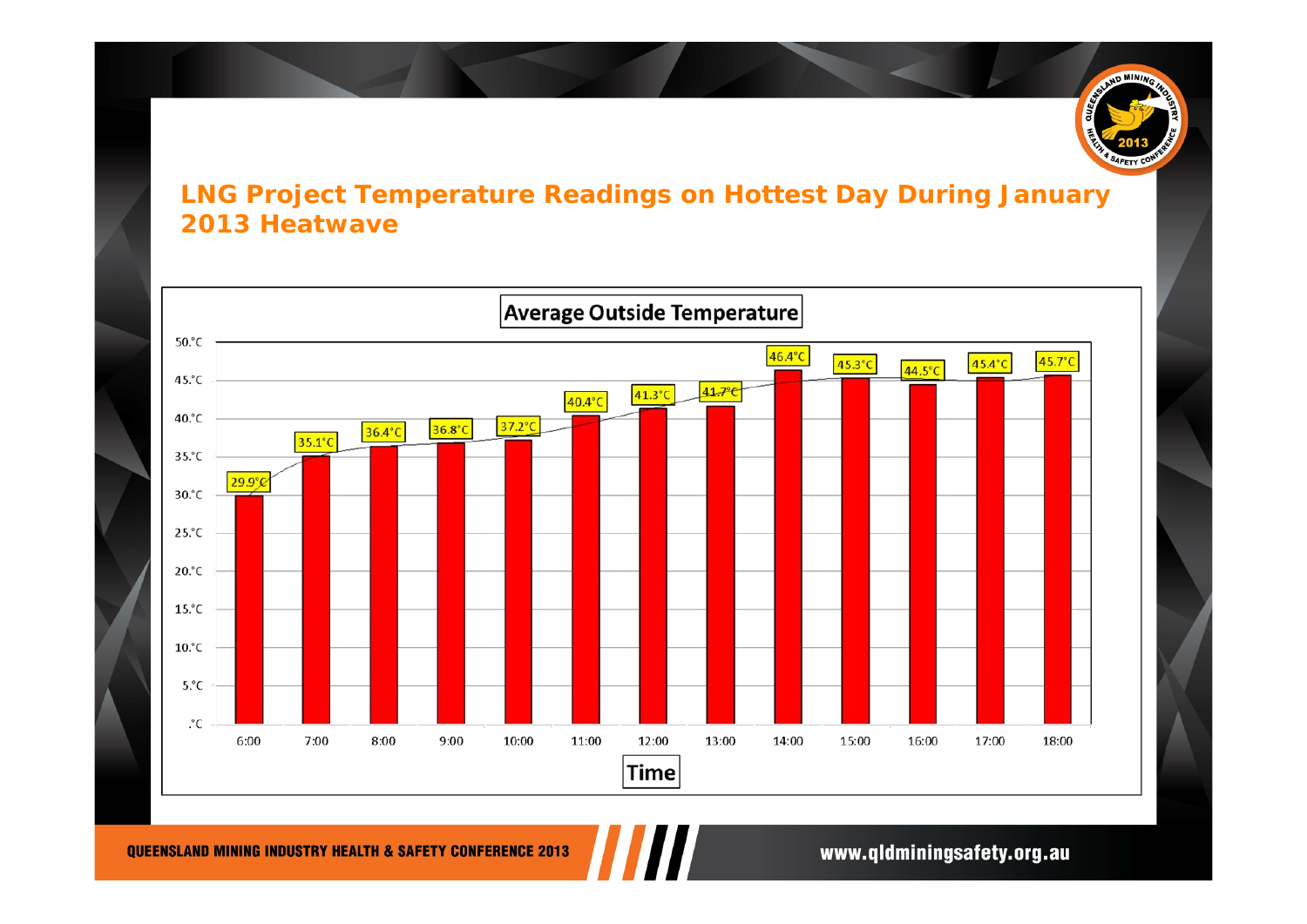#### **The Next Location Challenge**

• We are about to start the rollout of a Heat Stress Management Plan on to one of the larger coastal LNG projects.

The Challenge?

- Large number of fly-in/fly-out workers (acclimatisation every time returning from extended break)
- Impact of build up to the wet season morning conditions vs evening conditions, expected impact of high humidity levels, minimal wind speed, high ambient temperature

Followed by:

Working with a sea freight company to introduce Heat Stress Management across their vessels.

Why will this be challenging?

- Cultural diversity in the workforce provides a challenge in understanding importance of hydration and drinking water
- Again, impact of the wet season morning conditions vs evening conditions, we are expecting an impact of high humidity levels, highly varied wind speed, high ambient temperature